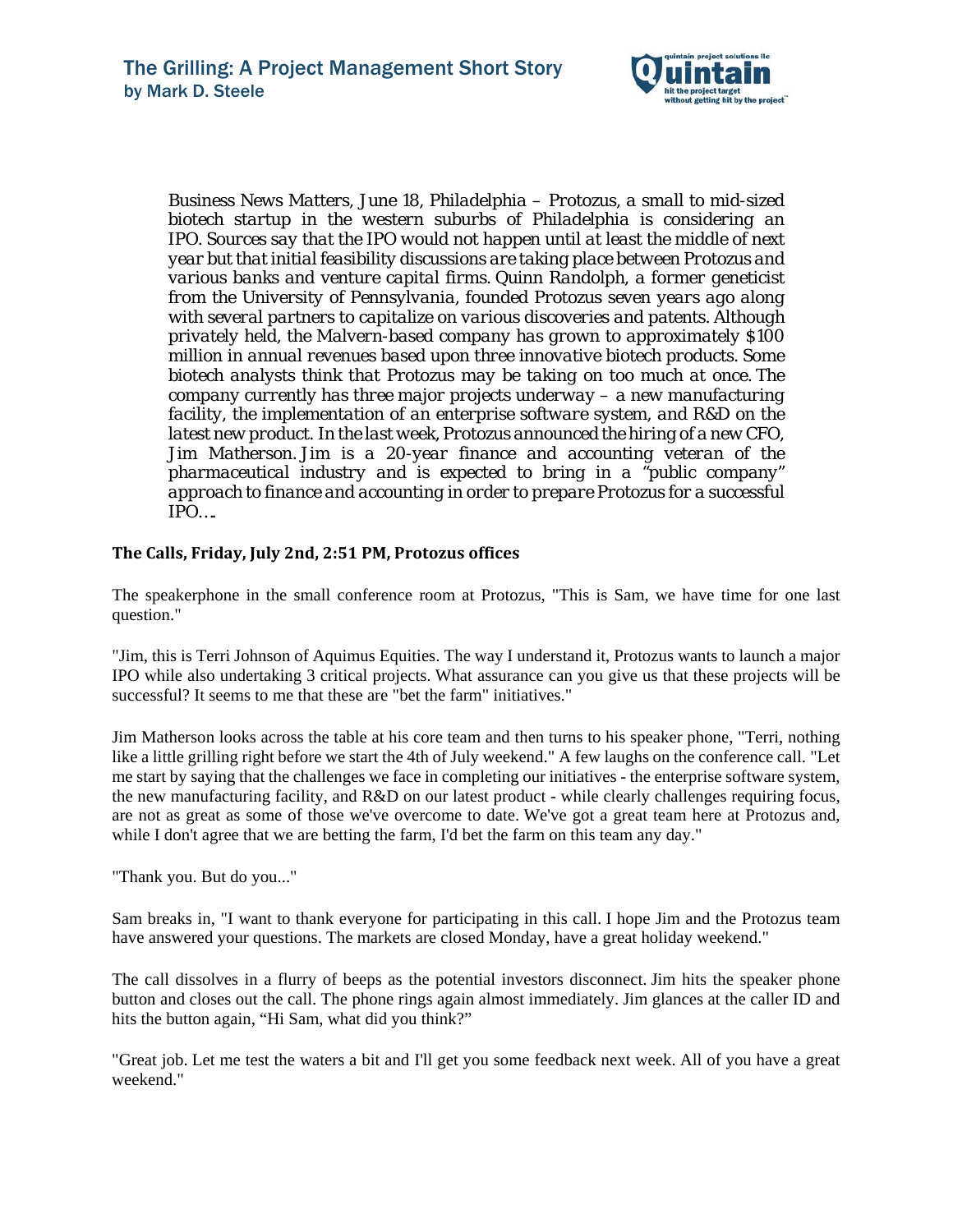"Thanks. You too."

Jim taps the speaker phone button again and looks at his team. "So, thoughts? Janice?"

"Well Jim. To be honest, kind of rough. There seems to be a lot of angst in the investor world about our major initiatives."

"Right. Do you think we're doing too much at once? Do we consider pulling the plug or scaling back?"

"I wouldn't pull the plug. Consider the wave we'll be riding after we succeed."

"Thanks Janice. Tim?"

"Well Jim. I'm not sure what the fuss is about. Speaking for the IT side, we've got it under control on the new IT implementation. I know how critical this project is but it's still early and I'm confident we can deliver on time and budget."

"I don't doubt that Tim and I'm not questioning your team's ability. This project is critical though and we're going to have to think carefully about governance and reporting so that there are no surprises. Agreed?"

"Agreed, maybe we can meet next week and discuss your specific concerns."

"That sounds like a good idea. Barry's not here but do you know what's going on with the new facility?"

"It's still early there too but I believe that all systems are go. Barry did call a meeting for Tuesday or Wednesday. Some sort of brainstorming session. I'll be in California both days in meetings with some of our key software designers so I've asked Allison to stand in for me at the meeting. They're both top priorities but we can't be everywhere."

"Good. Could you forward the invite to me? If I can, I want to sit in on that session to learn more about that project. Thanks Tim. If there's more we can do in finance and accounting to facilitate these projects, let us know."

Tim nods, "Thanks. Will do."

"Andy, what do you think about all of this from a finance and accounting perspective?"

"I have a number of concerns. Of course, there are the typical F&A functional issues. Invoice control and payment relating to the various contractors. How much additional workload to support these initiatives? Do we have the capacity to meet these needs? Et cetera. And then there are questions concerning how these initiatives impact F&A. Especially the enterprise software system and how it will impact our processes and systems in the long run. To be honest, on that particular project, while I understand the importance of schedule and budget, my main concern is that it works well and meets our needs. It will be the system for a long time so I'd like it to be one that makes life easier rather than harder."

"Understood. How much have you been in the loop on these projects?"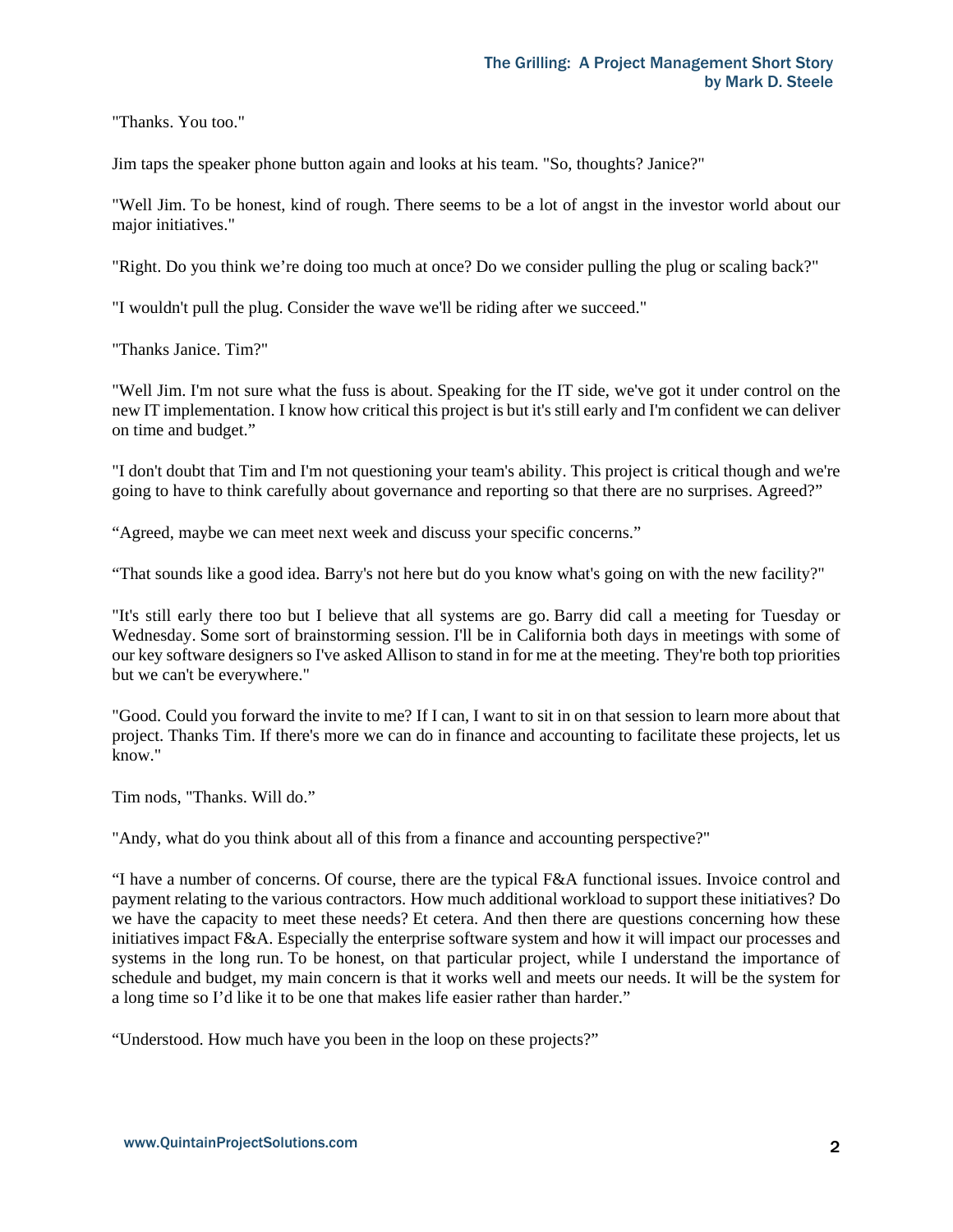"Tim's team, and Barry's as well, keep me in the loop with regular project updates and meetings. I'm more constrained by my own availability than by any lack of openness on their parts. I'd like to get more involved as these projects really get underway in order to influence how the controls function as well as to provide design input into areas that need interface with F&A."

Tim turned toward Andy, "We can make that happen, Andy. Maybe you could attend next week's brainstorming session for the new facility project. It might not be exactly the type of input you're looking to provide but it will give you a better idea of how the project is progressing. I can get an invite to you in addition to the one that will be going to Jim."

"Thanks. I'll be there."

Jim glances at each of his critical team members, "Good. Unless anyone has any further thoughts on today's call, or any questions in general, let's get out of here and enjoy this much-needed weekend. Anything?"

"Not now."

"No." A couple shake their heads.

"Well, have a great 4th then. Let's come back ready to take on these challenging projects."

#### **Friday, July 2nd, 4:18 PM, US Route 202**

Jim shifts smoothly into 5th gear as his car picks up speed on the road south to West Chester - traffic limited as most have gone earlier in the afternoon to get a jump on the weekend.

As his Iphone buzzes his thigh, he quickly glances at the caller, before tapping the button on his hands-free set,

"Hello Quinn."

"Jim. I heard you did a good job on the call. Sam just called me. I was going through security so he left a voicemail. He said you handled the tough questions well."

"Thanks. How did your meeting go?"

"Well I think. Stephens, Pearce, and Hernandes are all experienced board members. They did grill me a lot about the projects - I hear you got the same."

"Yes, they seem to be at the top of everyone's list of concerns. What worries the board members the most?"

"Juanita was mostly focused on the IT implementation. As a Fortune 100 CIO that shouldn't be a surprise. Evidently, the reason she got her current job is that the company really botched one of these right before she got there. Spent millions on a name brand and ended up pulling out before completion."

"Ouch. So she wants to make sure we don't get burned?"

Jim turns smoothly onto the exit ramp for the 30 Bypass and heads toward the sun.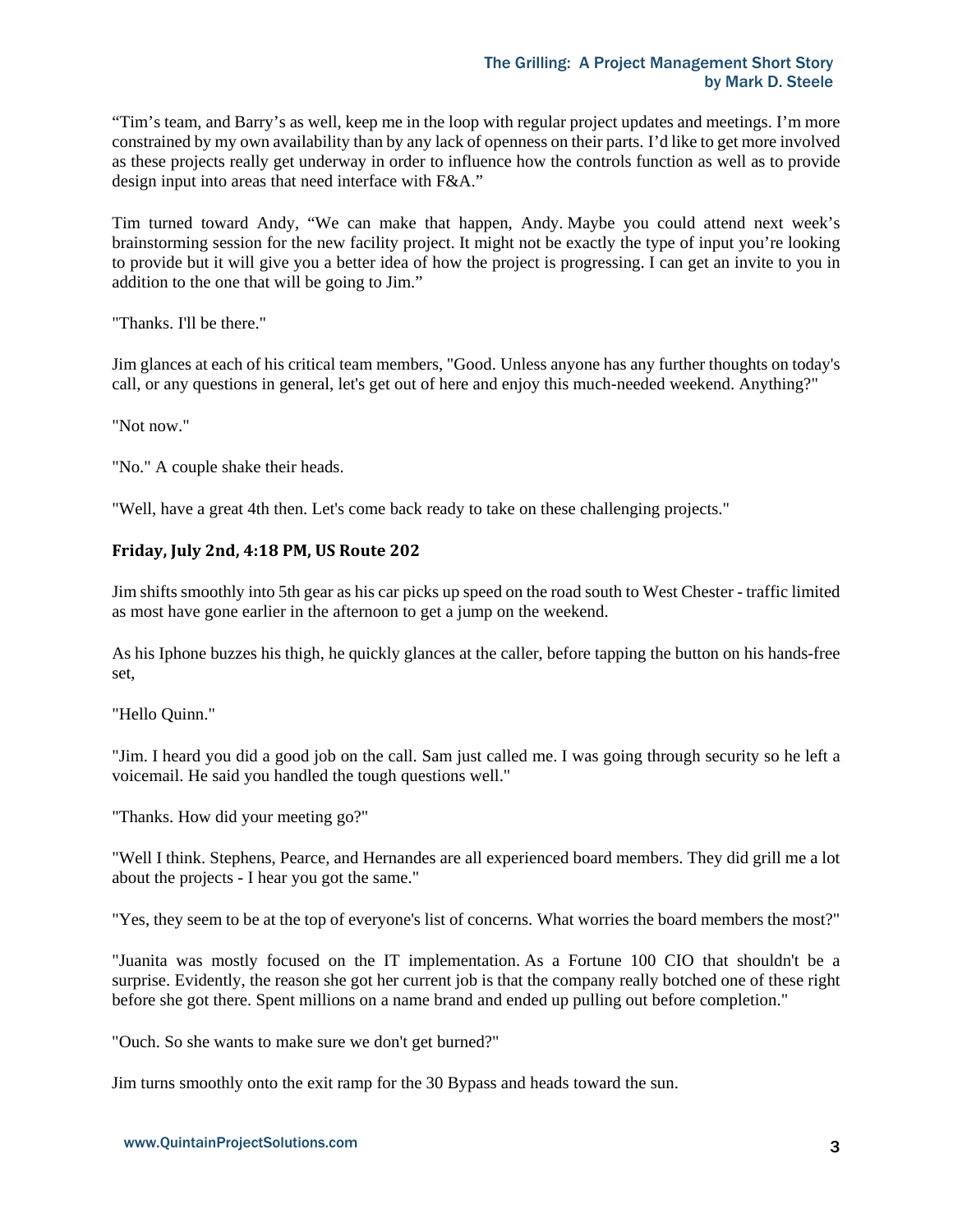"Or burn ourselves."

"Right. How about Stephens and Pearce?"

"Well, Joe mostly listened. He did quote some disturbing statistic about 2/3 of projects failing to meet one or more major business objectives."

"That's encouraging."

"That's what I thought. I don't know where that number comes from."

"What about Pearce?"

Ladies and gentlemen, Flight 256 to Philadelphia will begin pre-boarding. Anyone travelling with children 5 or younger, or anyone needing special assistance, may board at this time.

"Sorry about the announcement. Will is always positive. He did have a number of questions about the new plant. Seems that before he retired as general counsel, he was involved in a nasty litigation over a construction project. He's obviously concerned."

"Damn, does anyone have experience with good projects?"

Jim turns off the bypass in front of the new shopping area.

We will now continue boarding with Zone 1.

"In a couple of years we better be able to say that we do or it won't be career-enhancing. I've got to board now while I can or there won't be room for my bag on this toy plane. Have a good weekend. Let's talk about this more on Tuesday."

"Ok. Have a good flight and weekend. See you Tuesday."

We will now board all passengers seated in Zones ...

Jim takes off his hands-free set as he turns right into his cul-de-sac and pulls up into his driveway. He pulls the key out of the ignition and stops for a second.

"Definitely not career-enhancing. We'll have to see that these projects succeed."

## **Friday, July 2nd, 11:49 PM, Jim's home office**

The laptop on the desk lights the home office with a bluish glow. Jim stares at the web browser and the latest document he's pulled up.

"Damn, success might be harder than I thought."

He glances at the time on his laptop and then looks down at some of the notes he's scribbled into his small Moleskine notebook: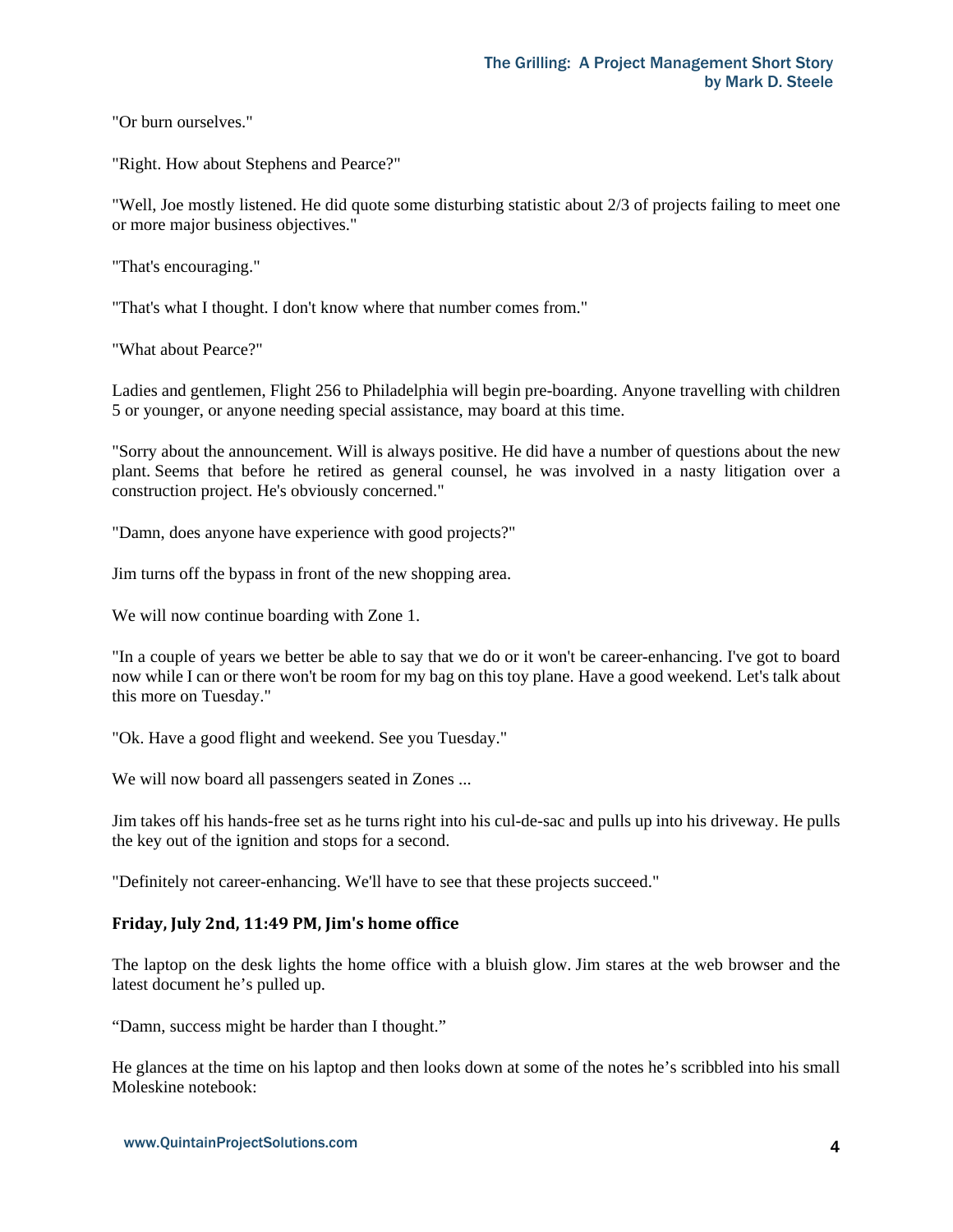- 2/3 fail to meet one or more business objectives!!
- Software projects behind schedule and over-budget.
- This is NOT a secret why is everyone optimistic about their project's chance for success?
- Methods and software everywhere on the web is there magic bullet? If there is, why so many??

He puts down his pen and sits back while his laptop shuts down. Flipping the light switch, he heads off to bed in the dark.

## **Saturday, July 3, 9:27AM**

"You came to bed awfully late last night. Something wrong?"

Jim glances through the mirror at his wife Susie in the bathroom doorway. He puts his razor down for a second.

"Just thinking through some issues at work. Doing some research on the web."

"Research? Some new problem you haven't seen before?"

"We are getting a lot of pressure about three projects we're starting. They are critical to the company's future but it seems there are a lot of skeptics about our ability to pull it off."

Jim continues shaving, trying not to cut himself while talking."

"I'm sure you can get it done. You've told me that your core team is really solid. Why research?"

He puts his razor beside the sink and splashes the last of the shaving cream from his face.

"I wanted to get a better idea of the data about project success. It's dismal. Whenever I found an objective study, it confirmed that many, if not most, projects, in all areas, fail in at least one of their key success criteria. It's disconcerting to say the least."

"Do you think those stats apply to your projects?"

"Construction, IT, new product development - it doesn't seem to matter. Cost overruns, schedule delays, and scope changes and reductions seem to be the rule, not the exception."

"Why? That doesn't make sense."

"I think I need to figure out why. Then we could make our projects succeed."

"Sounds like you need to relax and clear your mind. Let some ideas work themselves out."

"Sounds good. What time is this cookout?"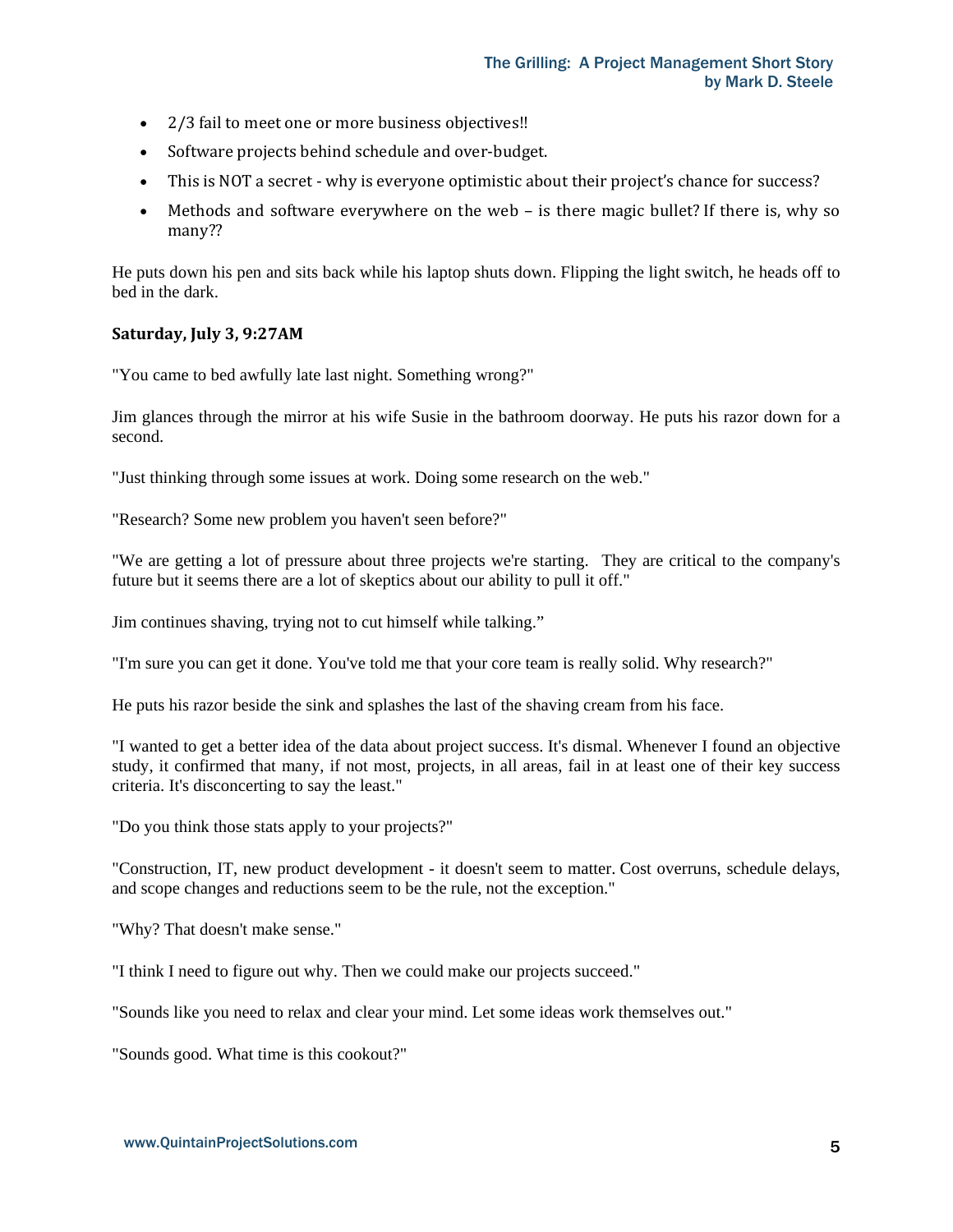"We have to pick up a bottle of wine to bring with us. Then pick up Sooz from her sleepover at Deb's house at 11:15. The cookout starts at 11:30. That means we don't have to leave for over an hour."

#### **Saturday, July 3, 11:36 AM**

"Dad, I'm going to go find Jodie."

"Ok Sooz. Have fun." Jim kisses his daughter before she runs off through the small crowd in the backyard.

"I see Carol. I'm going to see if she needs help. It looks like Dave is on grill duty already." Susie quickly kisses Jim. "See you later."

"Bye. Where there's a grill, there's a beer." Jim heads toward the small knot of men convened around Dave's grill.

"Hey Jim, pull up a beer. New England lager in the cooler or Big Horse light in the pony keg." Jim reaches for the cooler and takes the lager.

"Thanks. It's going to be a hot one."

"You're welcome. Have you met everyone here?"

"I've met your Dad. Good to see you again David," shaking hands with the oldest man in the group, short grey hair.

"Well this is John. He's a philosophy professor at the university. I met him when I taught a couple of marketing courses in the business school. He was teaching an ethics course and something else I never quite figured out."

"Systems Approaches in Management," John says while shaking Jim's hand, "Nice to meet you."

"You as well. Systems Approaches in Management? Sounds almost mystical. What was a philosopher doing in a business school?"

John laughs lightly. "Good question. I guess I don't always fit in the Philosophy Department. I like to ask good questions about practical subjects like organizations and management."

"Yes, don't get him started with the questions."

"We can save it for another time. What do you do Jim?"

"I'm with a biotech company here in Malvern."

David the elder interrupts. "With a biotech company? Don't let him snow you professor. Jim's too modest. I've known him since he and Davey were frat brothers 25 years ago. Jim's the CFO of one of the hottest biotech companies in the region."

"Really, which company?"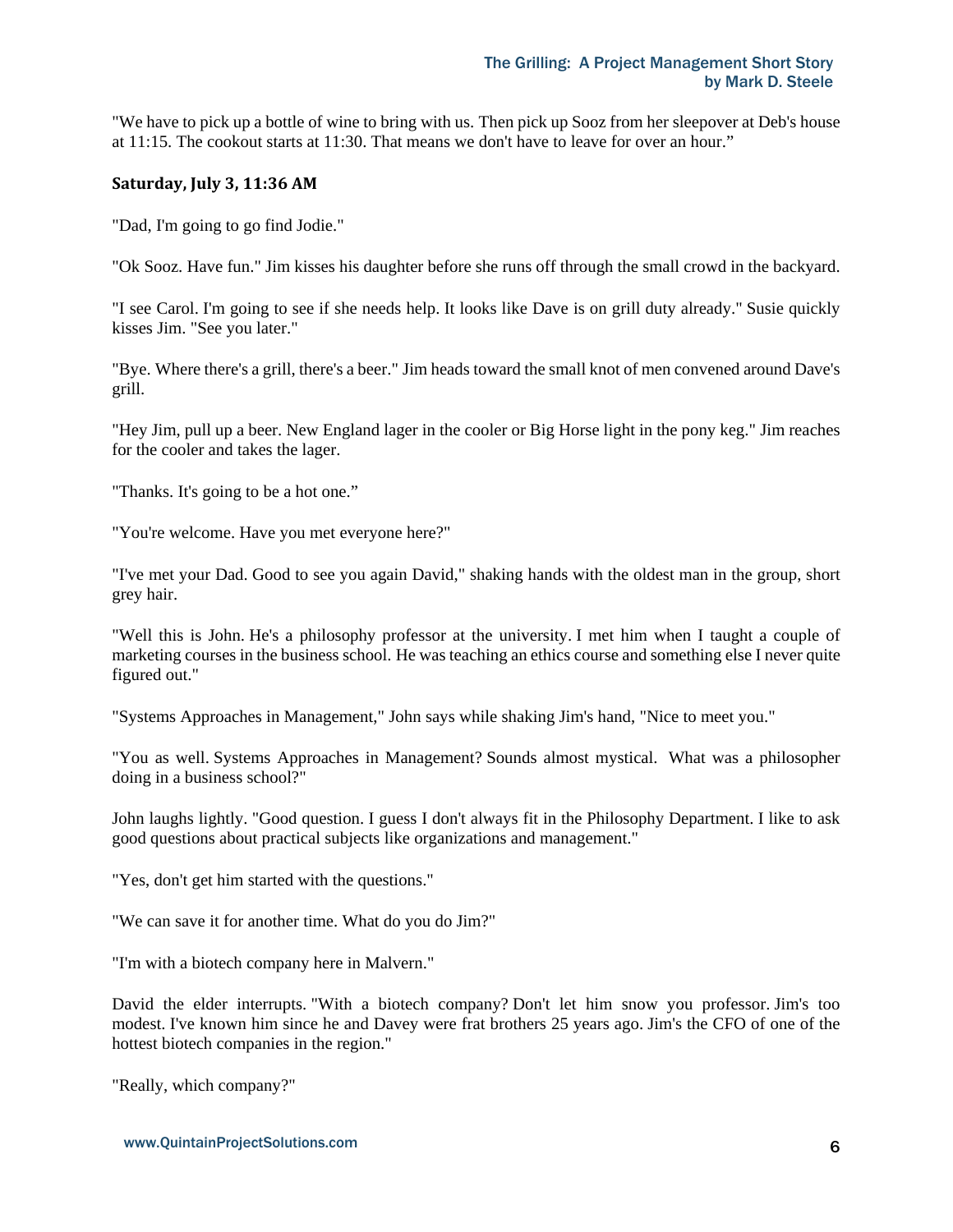"Protozus."

"I've heard of your company. Fairly rapid growth. A couple of highly regarded biotech patents."

Dave, listening while flipping burgers on the grill, grins and says over the sizzle, "Not bad for a philosophy professor John."

"Some of us do pay attention to the mundane. And we can see quite a distance from our ivory towers."

Dave laughs and turns to Jim, "So how are things in the fast-paced worlds of biotech and high finance."

"Things are going well. I've got a good team. Some challenges but that's to be expected."

David Sr. grabs another beer. "I heard you announced that you're building a new plant in West Virginia."

"Yes. We're in the early stages of planning right now. Any chance you'd come out of retirement to help?"

"What? After 25 years as a supe and 45 in construction overall, you definitely don't need these old bones on your site."

"Bones maybe not, although you shouldn't sell yourself short. We could always use brains and experience though."

Dave looks up from the grill to see another couple coming into the yard through the fence gate. "Tom, Anne, welcome."

"Hi Dave, thanks for having us over."

"Hi Dave, where's your wife? I need to do something with this potato salad."

She's in the house right now Susie and Mom. I've had your potato salad. You could leave it right here and I'll take care of it." Dave taps the side table attached to his grill.

"I bet you would. And there wouldn't be anything left for lunch either. I think I'll find Carol and see where she wants this."

"Alright, my loss. Pull up a beer Tom."

"Don't mind if I do." Tom reaches into the cooler for a bottle."

"Everyone, this is Tom Shephard. He and Anne live across the street. Tom runs his own business doing project management consulting and training. Tom, you've met my dad." They shake hands. "You know professor John from down the street. And this is Jim Matherson, my old college frat brother. Jim's the CFO of Protozus, a biotech firm in Malvern."

"Nice to meet you Jim," while shaking hands.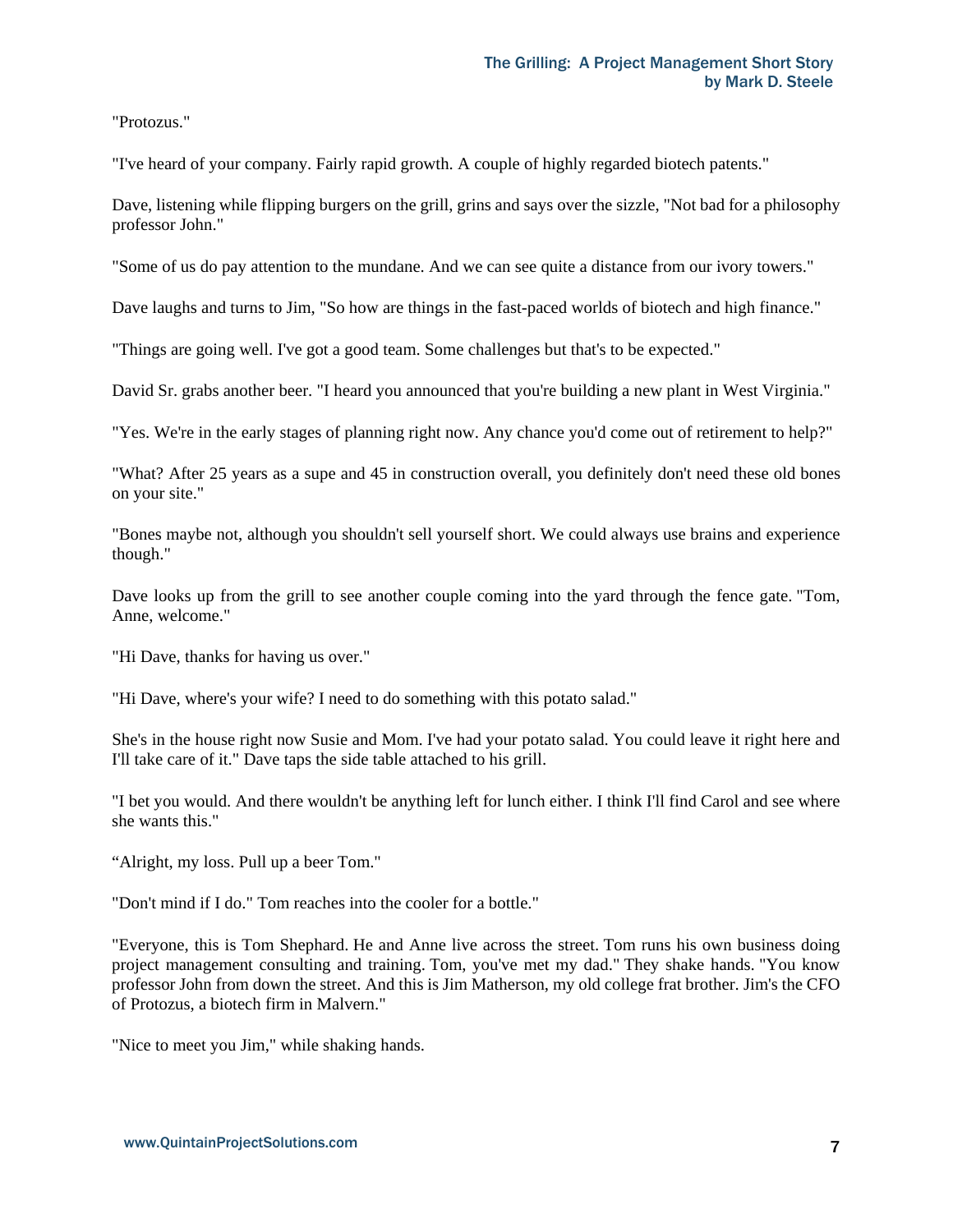Dave smiles at Tom. "We were just talking about your line of work Tom. One of Jim's challenges is a new project to build a manufacturing facility in West Virginia."

"I read about that. I also saw something that indicated that that is not your only major project right now. Aren't you also doing a major IT implementation and a new product R&D project?"

Jim nods, "That's right. Our plate is full with project management."

"Maybe we can talk sometime to see if there's a way that I might help you."

Dave laughs, "Already going for the kill Tom? Two minutes into the BBQ and you're after a sale?"

Tom chuckles, "Well, I'm always anxious to help, and it does bring home the meat for my grill."

Jim smiles, "I appreciate the offer Tom. I've got to say that I was up late reading project management literature on the web – if anything on the web qualifies as 'literature' – and it was not exactly comforting."

Tom sips his beer, "In what way?"

"Well, I started to come across a lot of statistics. Two-thirds of major capital projects failing to meet one or more business objectives. And there are similar dismal statistics for other types of projects like IT and new product development. Nothing I've read indicates that it's getting better but, at the same time, it's clear that the number of proposed project management solutions, new software, training, certifications, professional organizations, journals and magazines has increased and is almost bewildering."

"Those are a good start Jim. A lot of organizations talk about project management but don't actually implement the best practices that are out there."

John chimes in, "So, Tom, let me ask a question. Do the statistics that Jim is quoting seem to be accurate?"

Tom nods, "Yes, I've not done any of my own studies but the ones Jim found are pretty reputable."

"Another question. Would you agree that interest in project management has been increasing and that this interest has resulted in increased number of methods, training, certifications, and other resources?"

"Yes, I would agree with that."

Dave laughs as he turns the steaks, "And don't forget more consultants, right Tom?"

"True, and more consultants."

John continues, "It seems to me then that the possible implications are fairly limited. First, the one you proposed. That companies are just not implementing the new methods and techniques well enough. Second, that there are so many new techniques and some of them would probably contribute to effectiveness and some wouldn't. But because of the sheer number, people don't have a basis for selecting the best ones. And third, that the techniques, in some fundamental way, don't actually make project management more effective. Am I missing any likely scenarios?"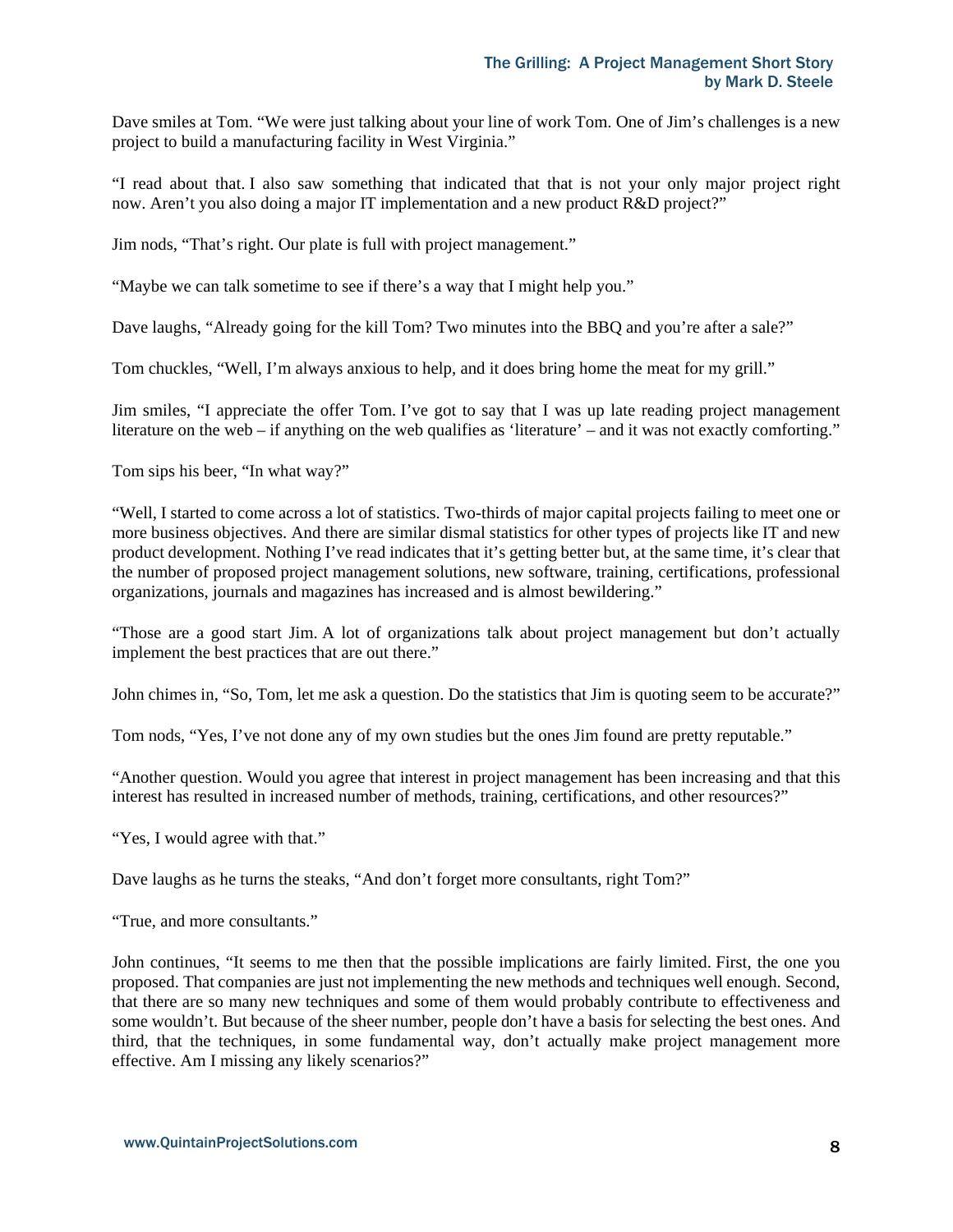Dave Sr growls, "That sounds about right professor. I'd vote for the third option. I could build a project off of a scrap piece of paper and my experience. I don't think all the schedules and cost controls I've seen ever helped much at all. Mostly they were for show – for the big bosses to think they were controlling the project."

Tom looks at Dave Sr., "But you're really supporting my position that the techniques aren't being used right."

"Not really Tom. No offense but I ran some pretty tight jobs where the latest and greatest project management tools were barely used and I've seen some disasters where they were fully implemented. What you need to run a good job is good people. All the critical paths in the world won't get you that."

"So what do you think Tom? Is Dave right about this? Have you seen projects that fit his description?" John reaches into the cooler for another beer.

"I have to admit, I've seen projects go well that didn't have all of the bells and whistles and some go poorly that did. But I don't think that means that the techniques are bad or that they aren't needed."

John takes a sip, "I agree. I'm not willing to go that far. But a couple of things seem clear. First, there seems to be somewhat of a paradox. An increase in techniques, software, training, etc. without a corresponding increase in project success. Second, there is a philosophical concept that might apply here. And I stress might."

Dave slices a corner of one of the fillets. "The steaks are about ready here guys. I hope your philosophy class isn't too long John."

"No. I'll keep it short. The concept is called 'necessary but not sufficient'. It refers to a condition in which one thing is necessary for something else to happen but it's not enough all by itself to make it happen. A classic example would be fire. Fire must have fuel, oxygen, and a spark. Each of those requirements is necessary to make a fire but not enough to cause a fire all by itself."

Jim puts his empty beer bottle into the nearby recycling bucket. "So, John, you're suggesting that these techniques might be necessary for a good project but not enough to make it happen all by itself."

"I'm not going that far, only suggesting that that's a possibility. We'd have to know more to decide if that were the case."

"Well I hate to break up the deep discussion guys, but these steaks are ready. Let's see if the girls are ready to eat and get this party underway."

Jim reaches for one of the plates to help Dave. "Sounds good. Maybe we can continue this conversation later or some other time guys. I'm interested in anything that might help. Sounds like we even have our own Socrates to ask the tough questions. Maybe we'll have to call you the Project Socrates John."

John smiles, "Thanks Jim, any comparison to Socrates has to be taken as a compliment. Unless of course there is hemlock in that beer."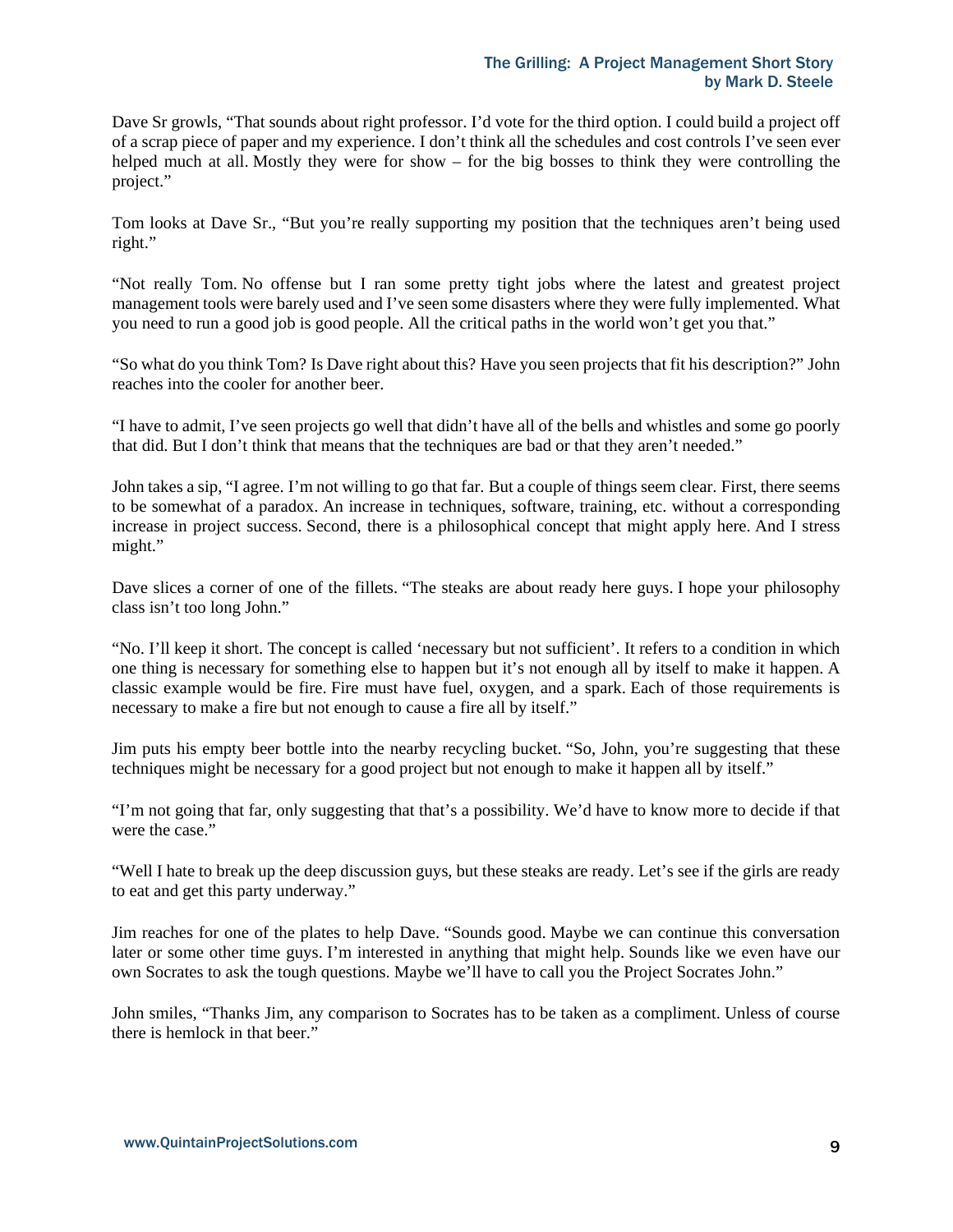## **Jim's Garage on Saturday**

As Jim pulls a few boxes away from the corner of the garage, backlit by the open door and empty spaces for their cars, he sees his daughter's big high school science project from the spring.

"Look at this Susie Q."

She turns from the corner where she is sorting old boxes of books, VCR tapes, and assorted knick-knacks in the not very frequent garage-cleaning project. "What is back there?"

"It's your science project from the spring."

Shaking her head, "Ugh. That can definitely go in the pitch pile. I worked too hard on that for a B+."

"I remember that. You had the team assigned by your teacher. And you tried really hard because you wanted an A. But it seemed to me that your other team members didn't try as hard."

She looked up, "Well, Joan tried. She's not very good at science but she contributed a lot to the presentation part. But Tim did almost nothing. It was like he didn't care about the grades at all."

"Hmmm", Jim mutters to himself. He stands up and looks toward Susie. "That's interesting."

"Interesting? Frustrating was more like it."

"No, I meant that it was interesting because you had a project and I now have three major projects going on at work. I've been thinking about them a lot as well as the fact that many projects seem to not do very well. I've been wondering why that is. Play along with me for a moment?"

"Sure", she laughs, "anything to take a break from the dust clouds from all of these old boxes." She slides over to sit on the nearby short stairs that lead to the inside house door. "But what could my science project have to do with your work projects?"

"I'm not certain it does. But I did have an idea."

Jim pulls up a nearby full-size cooler and sits down. "So, Susie, what if we think about this project like I would think of a work project for a moment. What was the project?"

"Well, we had to create a device that would throw a ping pong ball at least 10 feet as measured from the end of the device."

"Ok, was that it? What did you have to do? Just demonstrate it?"

"No, we had to submit an initial design and have it approved. Then we had to right a report about why our catapult should be able to do it and how it works, along with any background on these types of devices and the steps we took to build it."

"And you wanted to get an A?" Jim shifted on his cooler a bit.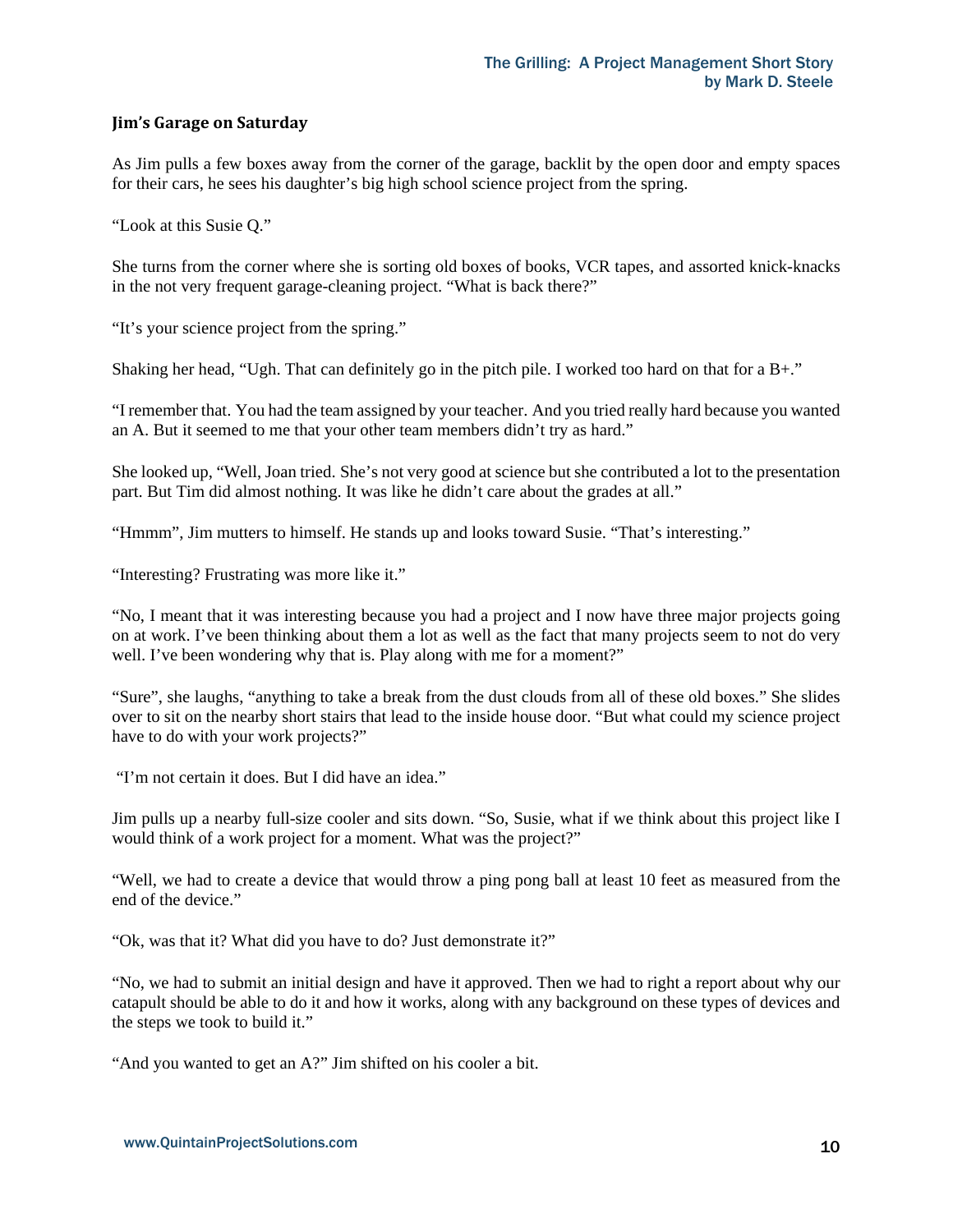"Of course. Only we didn't."

"Did anybody get an A?"

Susie replied, "I think three teams in my class received an A on the project."

"So, the project was really a set of tasks that included:

- 1. An initial design for your catapult,
- 2. Building the catapult,
- 3. Testing the catapult's function,
- 4. Demonstrating the catapult to the class,
- 5. And a written report.

Does that about cover it?"

Susie paused for a moment, "Yes, I think that covers all that we had to do. I hadn't thought of the testing as a separate thing but we did test it. We even changed part of the design when we couldn't get the distance with our original design."

"So, why no A? What failed?"

"Well, it wasn't so much that we didn't get everything done. But Tim was supposed to help us with the build and the testing. He didn't show up twice when we were going to work on it. Because of that we barely got it done and our report was not as good as it could have been."

"So why didn't Tim help more?"

"He's a jerk."

Jim laughed. "Ok, but I think we talked about this a little bit before. You wanted an A so were willing to do what it took to get one. Joan wanted an A as well and did her part. Tim is not as good of a student as the two of you and, for whatever reason, didn't care about getting an A. Isn't that right?"

"Yes. He thought the B+ was great. Probably the best science grade he got all year."

"Ok. So you had three people on your team but your goals were not really the same right?"

"That makes sense. Two of us wanted an A and Tim didn't."

"That's interesting. Because there was enough time and you had enough resources to get an A – other teams did it. But it seems like this problem with goals was the real problem. All three of you were not working with the same ultimate goal in mind."

"That makes sense."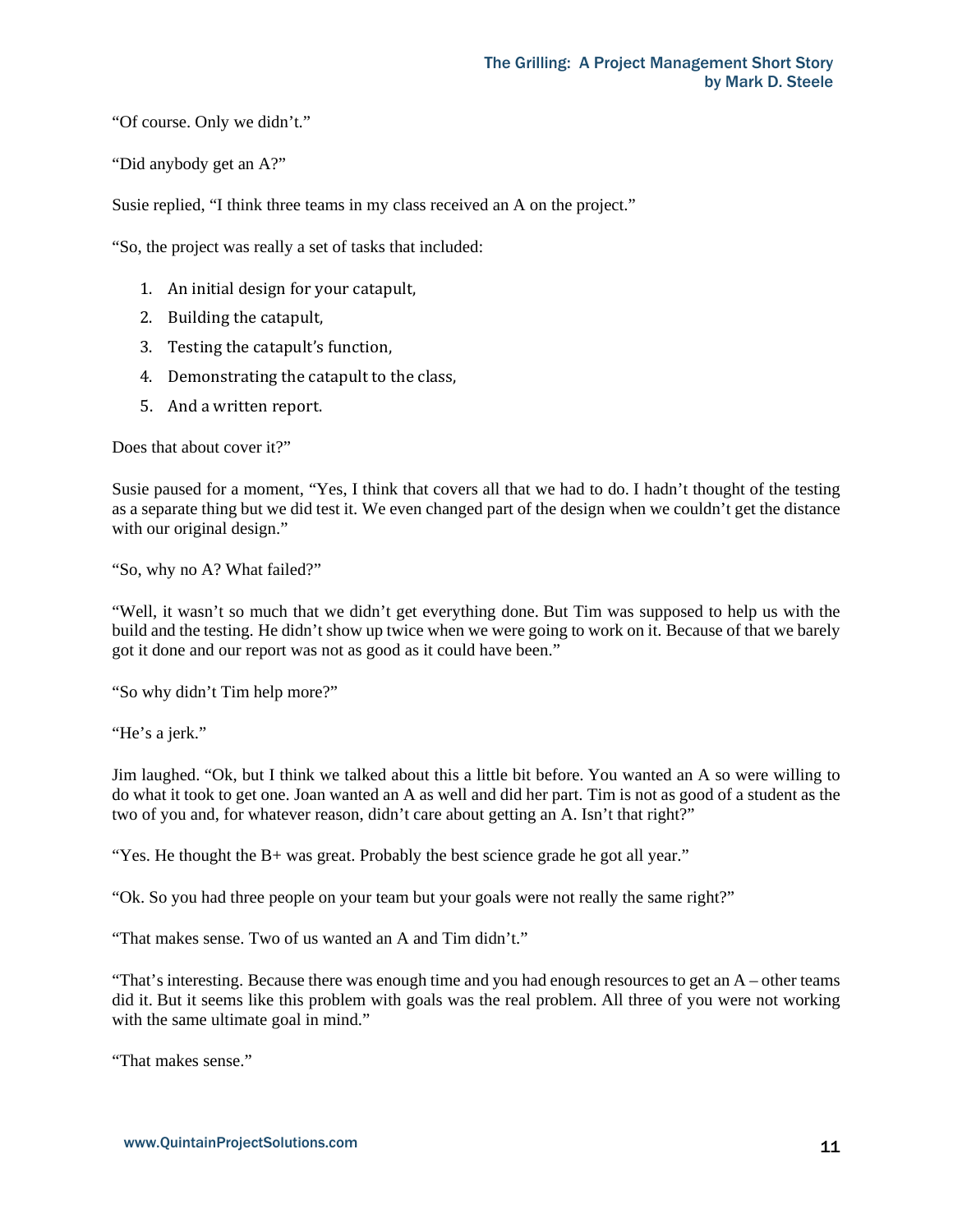"Hmmm. I wonder if that relates to projects in the business world as well."

## **The Diner on Monday Morning**

"I'll have the southwest omelet. And do you have tabasco?"

"Yes. I'll bring it with your order."

"Thanks."

The waitress turns from the Project Socrates to Jim, "And what can I get you this morning?"

"I shouldn't but I'm going for the creamed chipped beef. On biscuits. But you can hold the potatoes today."

The waitress scribbles on her pad. "Sounds good. Your orders should be out shortly."

A chorus of "thanks" follows and then the philosophy professor turns to Jim, "So, what made you reach out to me and suggest breakfast?"

"Well. I thought I might need a Project Socrates. It seems like the more I think about the problems we are facing, the more I come up with questions rather than answers. And I liked what you said at the cookout last week."

"Thanks. Some get a little prickly when the questions probe deeply enough. Maybe that's why I like to ask them. I'm a curmudgeon before my time."

Jim laughs, "Fitting for somebody nicknamed after Socrates right?"

"True. But they killed him for his questions. So that doesn't offer a lot of promise."

"Well. We will try not to resort to such drastic solutions. In fact, I'm thinking of putting together a semiformal team of advisors to help us see these projects through to successful completion. I might be able to use a good question man. If you're interested we can talk about it again soon. Of course, there would be a consulting fee. But first, tell me how you got involved in asking questions about projects?"

The Project Socrates looks up from his coffee. "Ok. Consulting fees are always nice. And I do enjoy new problems. It's not really asking questions about projects that has become my specialty though. But questions about businesses and business practices in general. In fact, it's reached the point where in amongst my course load in the philosophy department, I've been asked to teach a class in the MBA program based in part on my writings on these questions."

"Really? Tell me more about that."

"It will be tentatively called Systems Thinking in Business. Or something like that. Based in part on the work of the late Wharton professor, Russ Ackoff, and an assorted cast of other systems thinkers, business visionaries, and people like me who like to ask questions of substance."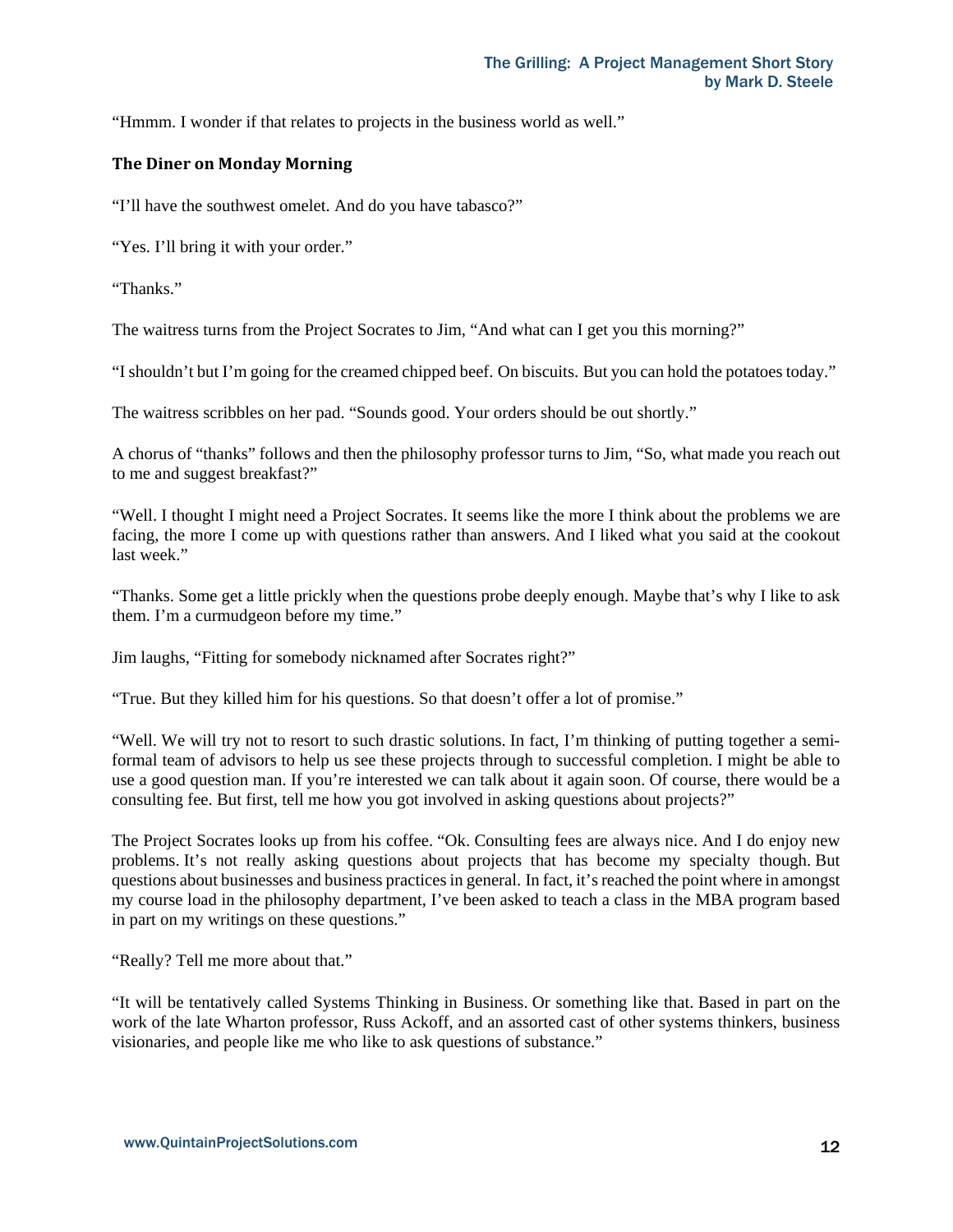"Sounds interesting. I think I've read a little on systems thinking in the past and Ackoff's name seems familiar. But can you tell me more about what it entails? And maybe we can see why you seemed to think it might be relevant to project management?"

"Sure. The second question is more quickly answered than the first. So I'll go in that order. It was really just the glimmer of an idea at the cookout. When I heard about the problems associated with large projects and this apparent paradox that, while project management has been expanding as a discipline, successful projects have not necessarily become more common, it made me think that the problem might be systemic in nature.

Systems thinking in general is an approach that tends to look at the forest rather than the trees. Systems thinking recognizes that the whole is not just the sum of the parts, that interactions are often as important as the parts themselves, that you can NOT optimize a system by optimizing its parts, and that there are different levels of systems with their own characteristics."

"Ok. What would those levels be?"

"Well. Relying primarily on Ackoff's characterization which classifies systems based on purpose or purposes, there are mechanistic systems, ecological systems, and social systems. Mechanical or mechanistic systems are ones in which the whole system has a purpose, but the individual parts do NOT have their own purpose. A car is an obvious example. A muffler has no use or purpose of its own outside of the car as a system. Of course, somebody might come up with one, but usually to do so they will need to add it to a new system. The second level of systems is an ecological system. In an ecology, the parts themselves have their own purposes but the system as a whole has no purpose. The systems comes about through the interaction of the individual parts – whether animals, plants, people, etc. And the third system, as you might guess, is the social system, which is one in which the system as a whole has a purpose while the parts themselves have their own individual purposes."

"Social, like people, or societies?"

"Sure. Although a bunch of individuals in a pure free market economy would actually be an ecological system. In fact, free market economics depends upon the assumption that individuals have purposes and act according to those purposes and that the interactions of all the decisions made according to those purposes can be studied. But yes. Generally, an organization would be a social system. The organization itself has a purpose but so do all the individual members of the organization."

"So, my company is a social system?"

"Yes. Your company has a purpose. But it is comprised of people who each have their own purpose. And those purposes are not always the same."

"Wait. Say that again?"

"The purposes in a social system are not always the same. In fact, remember that you cannot optimize a system by optimizing its parts?

"Yes."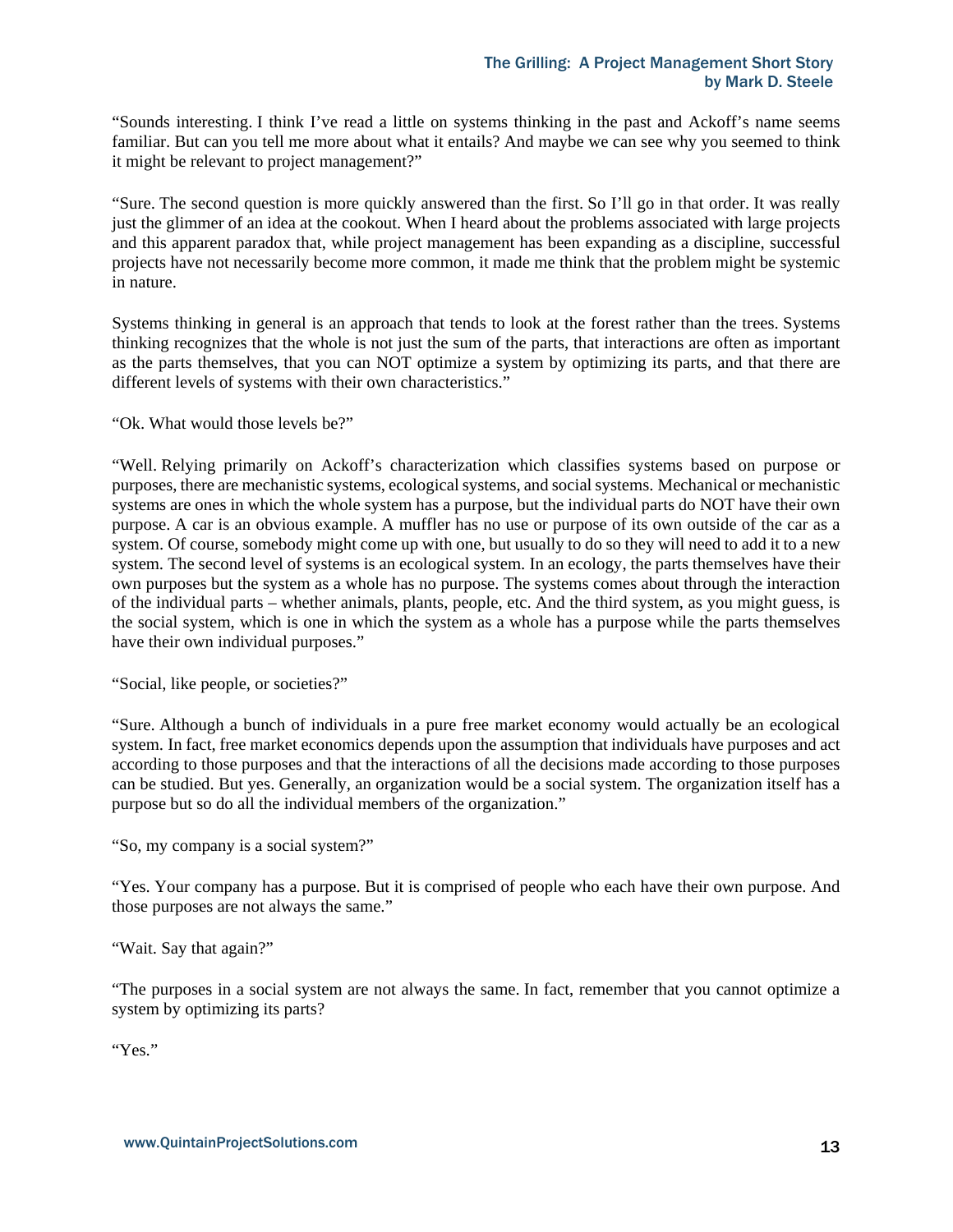The Project Socrates takes a sip of his coffee as the table goes silent while the waitress brings them their food. They both thank her and take their first bites.

Socrates puts down his fork. "Ok. This is true at every level of systems. In fact, Russ used to use a car as an example. You could make a list of all the parts needed to manufacture a car and you could get the single best part in the world for each part on the list. If you had those parts shipped to a warehouse, the best automotive engineers and mechanics in the world could not assemble a working car. The parts have been optimized. But what is necessary is for the car as a whole to be optimized for its purpose. That is why a Formula One car has different parts than an army tank. They have different purposes. One could argue back in forth whether treads are better than wheels, but they would only slow down a race car.

The same is true at the other levels. At the ecological level, ecosystems sometimes destroy themselves when one of their parts, maybe an apex predator, becomes too optimized for the system and ends up destroying the ecosystem. And, at the social system level, I think we've all seen examples where people should be working toward a common purpose but aren't – resulting in failure of an organization."

Jim just about chokes on his bite of creamed chipped beef.

"Sorry," Socrates laughs, "What did I say?"

"Wow! What you said fits with a discussion my daughter and I were having yesterday. We were talking about a school project that she had to do with two of her classmates last spring. She was not happy with the grade. And it seems that one of the main problems that they had was that two of the kids wanted to get an A, while the third was more than happy with the  $B+$  they got and probably would have been ok even if they got a C. They had different goals and even though the problems they experienced were related to being crunched by the deadline, it was really because the third student did not deliver on his part of the work."

"So, what if we thought of it like a three-person social system? The social system had a purpose – to do whatever the task was for a grade – but in this case the three parts of the system had different purposes. Let's just say two of the parts had the purpose of doing whatever work was required to get the best possible grade. While the third part had the purpose of minimizing work and getting an acceptable grade. Does that sound right?"

"That does. So my daughter's project was really a social system. But it only lasted for a few weeks."

"I've seen startup companies that barely lasted longer. So maybe we call it a temporary social system. But the PM consultant at the cookout, what did he say a project was?"

"I think it was me that said that the literature and PM organizations tend to define a project as an endeavor, or a set of tasks."

"Ok, ok. But maybe we are concluding that that definition puts the emphasis on the wrong thing – the endeavor – and not the social system that will be accomplishing the endeavor. Hmm. Does that make sense?"

© 2017, Mark D. Steele, All Rights Reserved